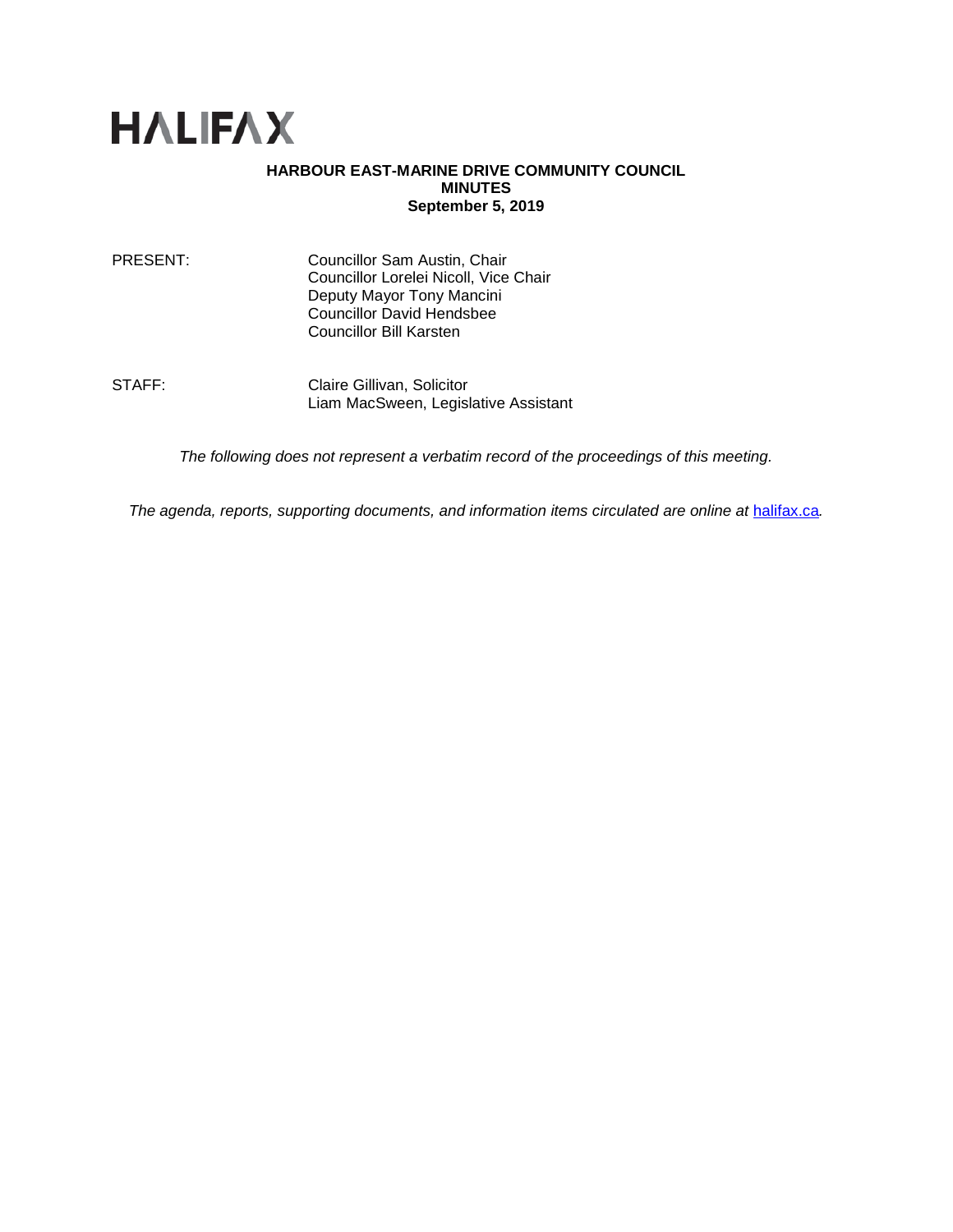*The meeting was called to order at 6:00 p.m. Community Council moved into an In Camera (In Private) session at 6:43 and reconvened at 7:08 p.m. Community Council adjourned at 7:12 p.m.*

# **1. CALL TO ORDER**

Councillor Austin, Chair, called the meeting to order in the Harbour East-Marine Drive Community Council Room, 40 Alderney Drive, Dartmouth.

# **2. APPROVAL OF MINUTES – June 6 and July 30, 2019 (special meeting)**

MOVED by Councillor Karsten, seconded by Councillor Hendsbee

**THAT the minutes of June 6 and July 30, 2019 (special meeting) be approved as circulated. MOTION PUT AND PASSED.**

## **3. APPROVAL OF THE ORDER OF BUSINESS AND APPROVAL OF ADDITIONS AND DELETIONS**

Additions: None

MOVED by Councillor Nicoll, seconded by Councillor Karsten

#### **THAT the agenda be approved as circulated.**

Two-third majority vote required.

### **MOTION PUT AND PASSED.**

### **4. BUSINESS ARISING OUT OF THE MINUTES**

**4.1 Notice of Motion - Case 21937: Regional Municipal Planning Strategy Amendment to enable amendments to the Existing Development Agreement for Seven Lakes Development, Porters Lake and Non-Substantive Amendments to existing Conservation Design Development Agreements**

The following was before Community Council:

• A staff recommendation report dated June 19, 2019

MOVED by Councillor Hendsbee, seconded by Councillor Nicoll

**THAT Harbour East Marine Drive Community Council give Notice of Motion to consider the proposed second amending development agreement, as set out in Attachment B of the June 19, 2019 staff report, to allow a non-substantive amendment (phasing change) to the Seven Lakes Development Agreement as referenced in Recommendation 1 of the June 19, 2019 staff report.**

## **MOTION PUT AND PASSED.**

- **5. CALL FOR DECLARATION OF CONFLICT OF INTERESTS – NONE**
- **6. MOTIONS OF RECONSIDERATION – NONE**
- **7. MOTIONS OF RESCISSION – NONE**
- **8. CONSIDERATION OF DEFERRED BUSINESS – NONE**
- **9. NOTICES OF TABLED MATTERS – NONE**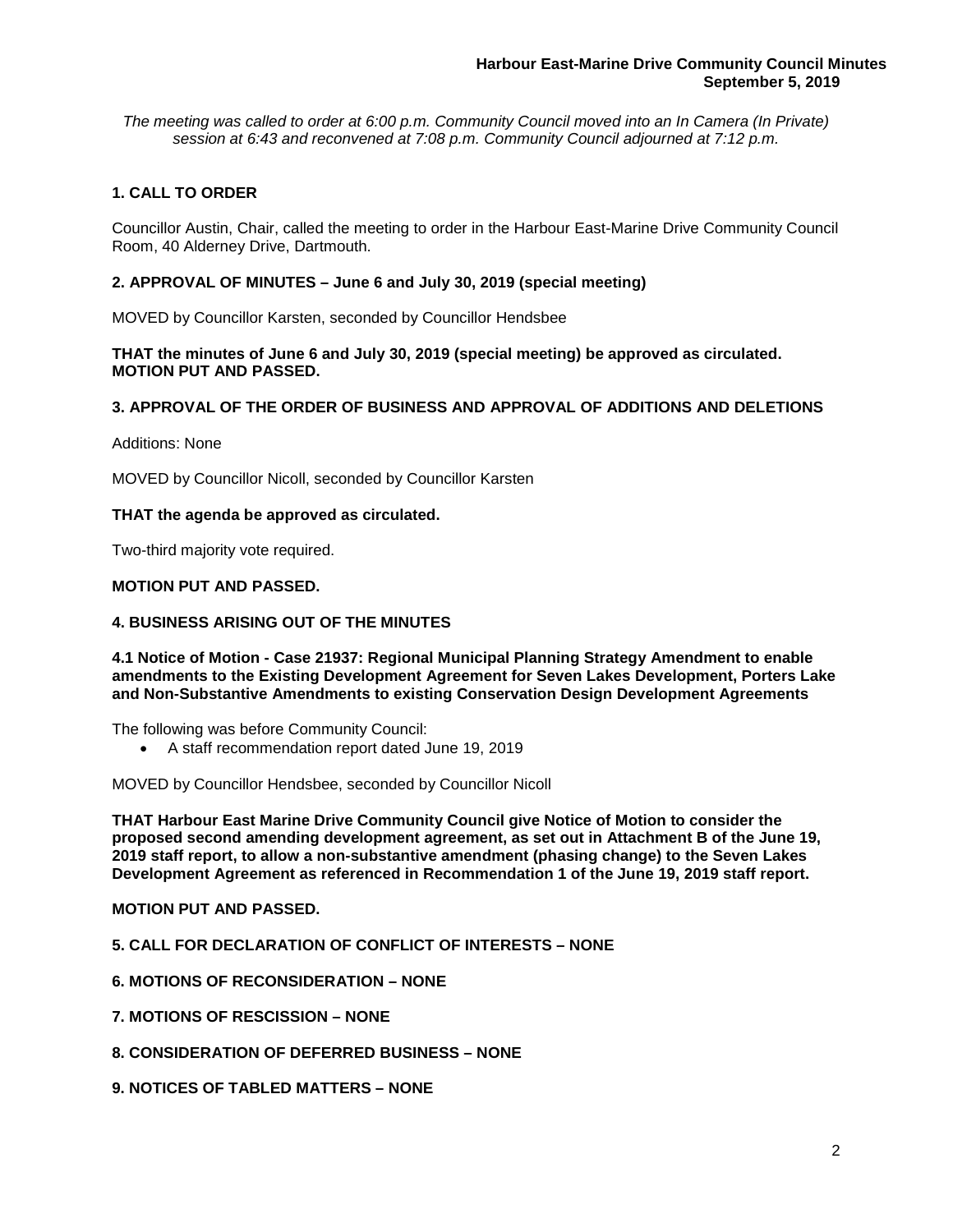## **10. HEARINGS – NONE**

## **11. CORRESPONDENCE, PETITIONS & DELEGATIONS – NONE**

## **12. INFORMATION ITEMS BROUGHT FORWARD – NONE**

## **13. REPORTS**

# **13.1 STAFF**

### **13.1.1 Case 20653: Time Extension for Signing of Development Agreement Amendments for 1 Horizon Court, Dartmouth**

The following was before Community Council:

• A staff recommendation report dated May 24, 2019

MOVED by Councillor Nicoll, seconded by Councillor Karsten

### **THAT Harbour East – Marine Drive Community Council:**

**1. Approve, by resolution, the proposed amending development agreement, which shall be substantially of the same form as set out in Attachment A of the staff report dated May 24, 2019, to extend the commencement and completion dates contained within the existing development agreement at 1 Horizon Court, Dartmouth; and**

**2. Require the amending development agreement be signed by the property owner within 120 days, or any extension thereof granted by Council on request of the property owner, from the date of final approval by Council and any other bodies as necessary, including applicable appeal periods, whichever is later, otherwise this approval will be void and obligations arising hereunder shall be at an end.**

## **MOTION PUT AND PASSED.**

### **13.1.2 Development Approvals within Harbour East-Marine Drive Community Council Jurisdiction from 2008 to 2018**

The following was before Community Council:

- A staff information report dated June 21, 2019
- A staff presentation dated September 5, 2019

Victoria Evans, Intern provided a presentation on the June 21, 2019 staff information report.

In response to a question from Community Council, Kurt Pyle, Program Manager Social and Economic Research advised that lengthening the time lines for time extensions is subject to a legislative amendment from the province.

#### **13.1.3 Notice of Motion - Case 22376: Non-substantive amendments to an existing development agreement at Brian Dickie Drive, Musquodoboit Harbour**

The following was before Community Council:

• A staff recommendation report dated May 24, 2019

MOVED by Councillor Hendsbee, seconded by Councillor Karsten

**THAT Harbour East - Marine Drive Community Council give Notice of Motion to consider the proposed amending development agreement, as set out in Attachment A of the staff report dated May 24, 2019, to extend the commencement and completion date of construction for the proposed development at Brian Dickie Drive, Musquodoboit Harbour.**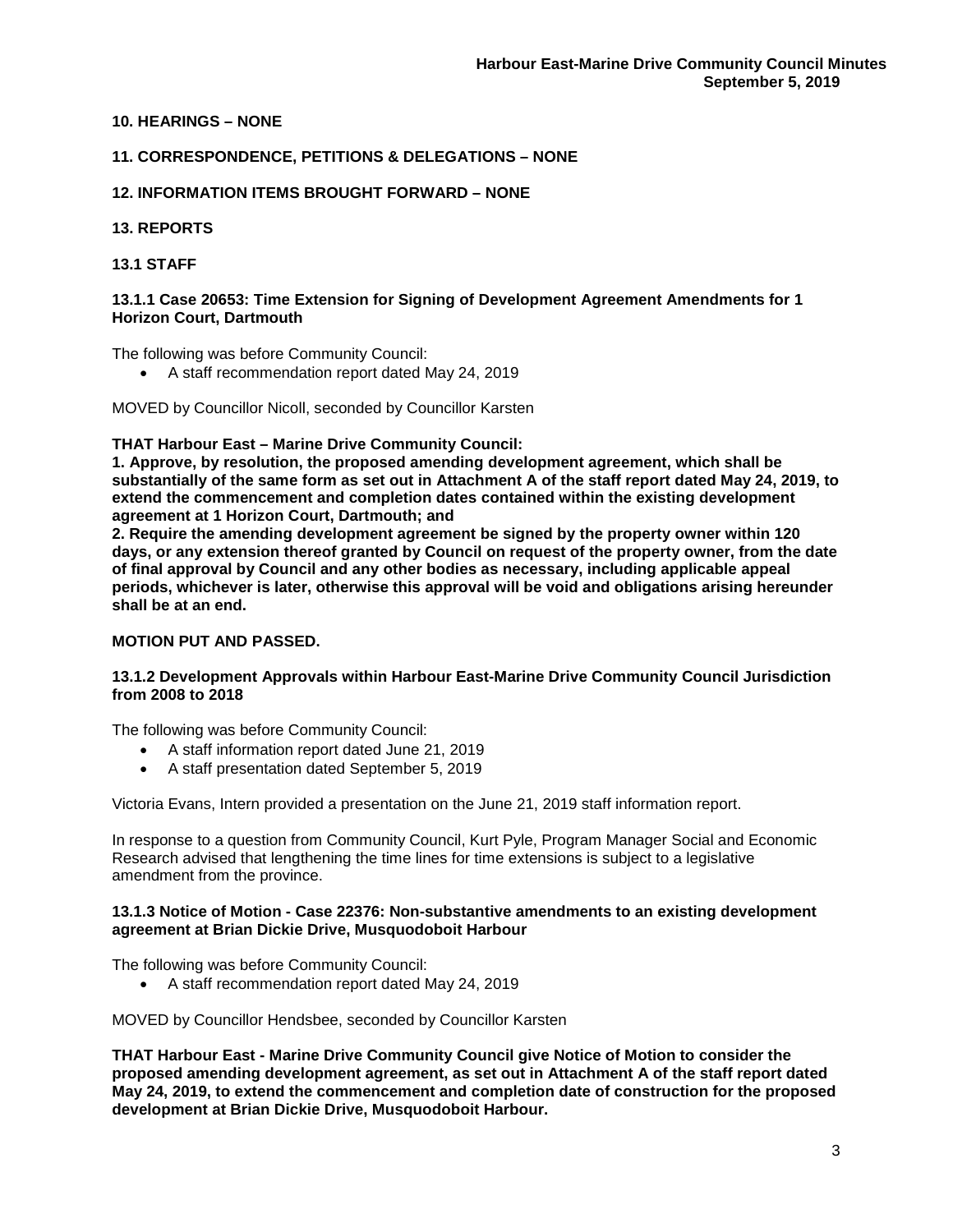# **MOTION PUT AND PASSED.**

## **13.2 MEMBERS OF COMMUNITY COUNCIL**

### **13.2.1 Deputy Mayor Mancini - Mitigation of commercial use impacts on residential uses**

The following was before Community Council:

• A Councillor request for consideration form from Deputy Mayor Mancini

MOVED by Deputy Mayor Mancini, seconded by Councillor Karsten

**THAT Harbour East Marine Drive Community Council request a staff report to outline and make recommendations on potential land use by-law amendments to mitigate impacts on residential uses in District 6 from commercial activity where these uses are in close proximity. The report should consider but not be limited to impacts such as noise, dust and vibration.**

**MOTION PUT AND PASSED.**

**14. MOTIONS – NONE** 

### **15. IN CAMERA (IN PRIVATE)**

#### **15.1 Personnel Matter – Private and Confidential Report**

This matter was dealt with In Camera (In Private). The following motion was ratified in public session:

MOVED by Deputy Mayor Mancini, seconded by Councillor Hendsbee

### **THAT Harbour East-Marine Drive Community Council:**

**1. Approve the direction with respect to the Personnel Matter as discussed In Camera (In Private) and;**

**2. That the private and confidential staff report dated August 28, 2019 not be released to the public.**

**MOTION PUT AND PASSED.**

**16. ADDED ITEMS – NONE**

# **17. NOTICES OF MOTION – NONE**

### **18. PUBLIC PARTICIPATION**

**Shalom Mandaville** of Dartmouth provided commentary with respect to the levels of phosphorus most recently reported by Stantec Consulting in Lakes Banook, Micmac, Charles, and Oathill. Mandaville displayed figures from the 2019 Stantec Report and expressed an opinion that the data collected is incorrect and that the phosphorous levels are not as high as reported. Mandaville encouraged Community Council to consider convening a roundtable of experts, including qualified persons from the Department of Fisheries and Oceans and Dalhousie University to make recommendations to Council on the health of Dartmouth's lakes.

**Tom Marr** of Dartmouth expressed concern with respect to 3-D crosswalks noting high installation and maintenance costs and safety concerns for those with low vision.